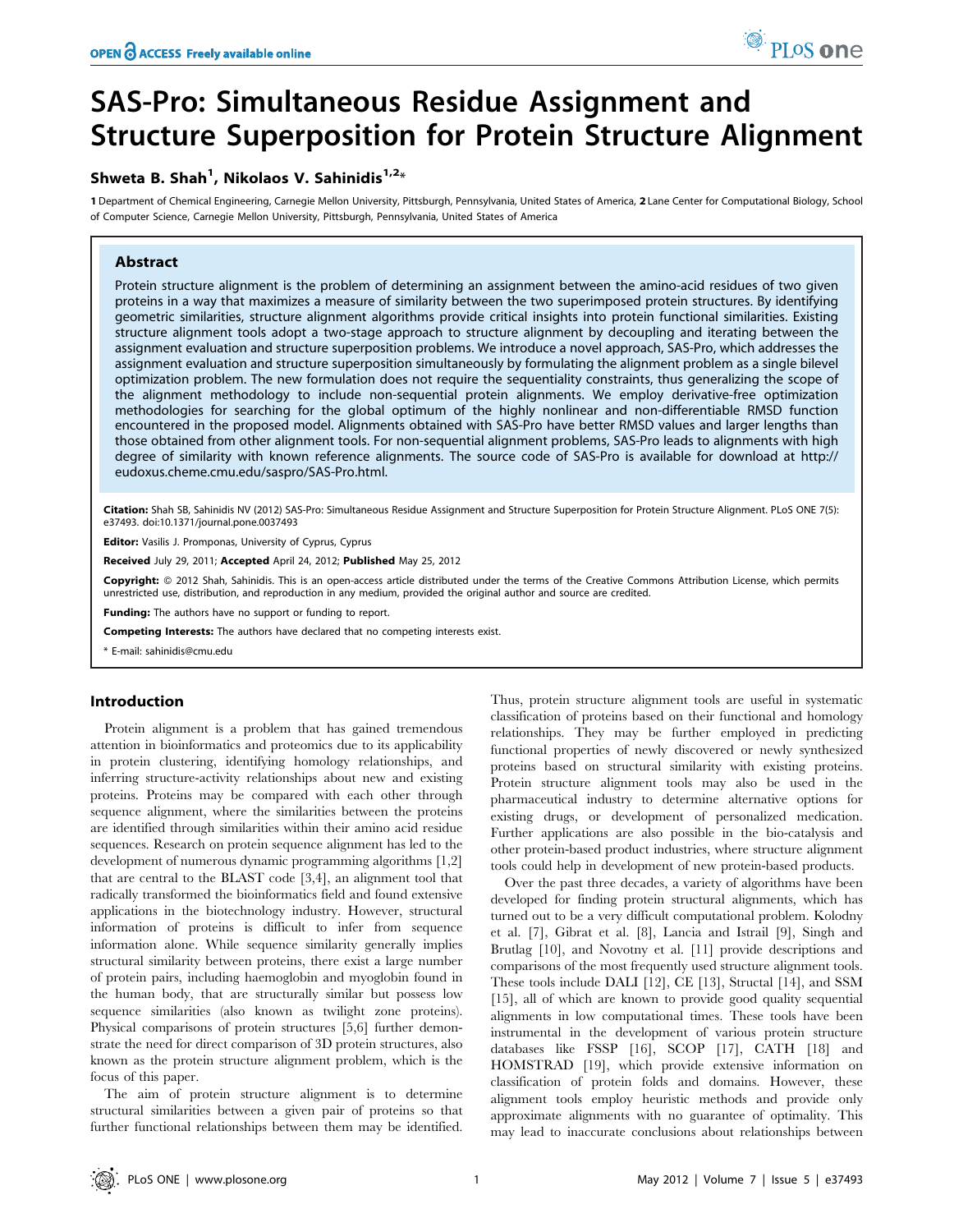proteins. Thus, for accurate analysis of structural similarities, exact structure alignment tools are required. Lancia et al. [20], Caprara et al. [21], Xie and Sahinidis [22], and Wohlers et al. [23] have developed exact structure alignment algorithms based on contact maps representations of proteins. However, these exact algorithms are often computationally expensive and may not be practical for performing a large number of structure comparisons. The development of protein structure alignment tools that strike a balance between fully optimal alignments and low computational requirements remains a challenge.

Early protein structure comparisons were based on computing the root mean square deviation (RMSD) amongst two protein structures of known residue correspondence. In order to make such comparisons on a large-scale, McLachlan [24] and Sippl [25] developed algorithms for fast RMSD computations. These algorithms were then used to construct the first protein structure alignment tools [26–28] that were based on determining the optimal correspondence amongst individual residues of two proteins. The structure alignment problem is traditionally formulated as a continuous optimization problem, where similar protein substructures are superimposed onto each other to evaluate structural similarity through RMSD calculation. Here, the proteins are represented using the 3D coordinates of all the  $C_{\alpha}$ atoms representing the protein backbone. To obtain an alignment, one of the protein structures is rotated and translated to superimpose it onto the other protein structure, while optimizing a measure of similarity between them. Current structure alignment tools address the alignment optimization problem through a twostep process. In the first step, 'assignment' between amino-acid residues of two proteins is established using dynamic programming or heuristic methods. The objective here is to obtain the largest possible sequential alignment between the two proteins. In the second step, 'superposition' is achieved via computing optimal values for rotation-translation variables by various convex optimization techniques. In the superposition step, the RMSD value or a variant of the RMSD value is minimized. An iterative application of this process results in obtaining the final alignment. Structal [14], MAMMOTH [29], and alignment tools developed by Wu et al. [30], Andreani and Martinez [31], and Andreani et al. [32] are all based on this two-step approach. These approaches differ in the algorithms they use for assignment evaluation and structure superposition, as well as the choice of the objective functions in the two stages of alignment. Nearly all these methods determine the assignment by basic dynamic programming, and utilize different ways of building the similarity matrices based on different structural characteristics of the proteins. The exception is Andreani et al. [32], who determine the assignment of amino-acid residues by a heuristic method.

The two-step approach to structural alignment has clear computational advantages and results in very fast implementations. However, by decoupling the inter-dependence between the assignment and superposition problems, alignment tools based on this approach may produce suboptimal alignments. In this work, we present a novel approach, Simultaneous Alignment and Superposition of PROteins (SAS-Pro), that combines the evaluation of the assignment and the rotation-translation problems into a single bilevel optimization formulation. We further propose a combination of optimization algorithms, which we demonstrate leads to a practical computational approach for the solution of the proposed formulation.

By eliminating the residue-sequentiality constraints, the SAS-Pro approach is additionally capable of providing both sequential and non-sequential structure alignments. Most structure alignment tools developed in the past are designed to provide only sequential

alignments between protein structures. However, there exist a multitude of similar protein pairs that exhibit non-sequential structure similarities. Thus, development of alignment tools to identify non-sequential similarities is important. This problem is only recently being addressed through the development of alignment tools such as STSA [33], and the introduction of nonsequential alignment capabilities in DALI [12] and SSM [15].

The remainder of this paper is structured as follows. After stating the protein structure alignment problem, the SAS-Pro optimization model is presented and a numerical solution algorithm is proposed. The implementation is subsequently discussed along with computational results, followed by conclusions.

### Methods

#### The problem and a natural decomposition

Consider proteins A and B to be structurally aligned. Let  $a_i$ represent the  $i^{th}$  residue of protein A, and  $b_j$  represent the  $j^{th}$ residue of protein B. In addition, let  $r(a_i)$  and  $r(b_i)$  represent the 3D coordinates of the corresponding amino-acid residues. We seek to align amino-acid residues of A to amino-acid residues of B so that, when A is rotated-translated onto B, a similarity measure between the two proteins is minimized. The RMSD function will be used to determine the similarity between the protein structures and is defined as

$$
RMSD(S,\theta) = \sqrt{\frac{\sum_{i} \sum_{j} S_{ij} ||\theta(r(a_i)) - r(b_j)||^2}{\sum_{i} \sum_{j} S_{ij}}}
$$
 (1)

Here,  $S_{ij}$  is a binary variable that equals 1 when  $a_i$  is aligned to  $b_j$ and 0 otherwise, and  $\theta$  represents the rotation-translation transformation applied to protein A. The rotation-translation transformation is characterized by the three components of the translation vector and the  $\alpha, \beta$ , and  $\gamma$  angles of rotations about the  $X$ ,  $Y$  and  $Z$  axes, respectively.

The problem of minimizing the RMSD may be represented as the following mixed-integer nonlinear optimization program:

$$
\begin{array}{ll}\n\textbf{(MINLP)} & \min_{S,\theta} & \text{RMSD}(S,\theta) \\
\text{s.t.} & \sum_{i} S_{ij} \le 1 & \forall j\n\end{array} \tag{2}
$$

$$
\sum_{j} S_{ij} \le 1 \qquad \forall i \tag{3}
$$

$$
\sum_{i} \sum_{j} S_{ij} \ge r_m \tag{4}
$$

$$
S_{ij} \in \{0,1\} \qquad \forall i,j \tag{5}
$$

Here, the parameter  $r_m$  in Constraint (4) is the minimum number of residues that must be aligned to ensure that the global optimum of the model attains a non-trivial value. Constraints (2) and (3) ensure that no more than one amino-acid residue of protein A is aligned with an amino-acid residue of protein B and vice versa.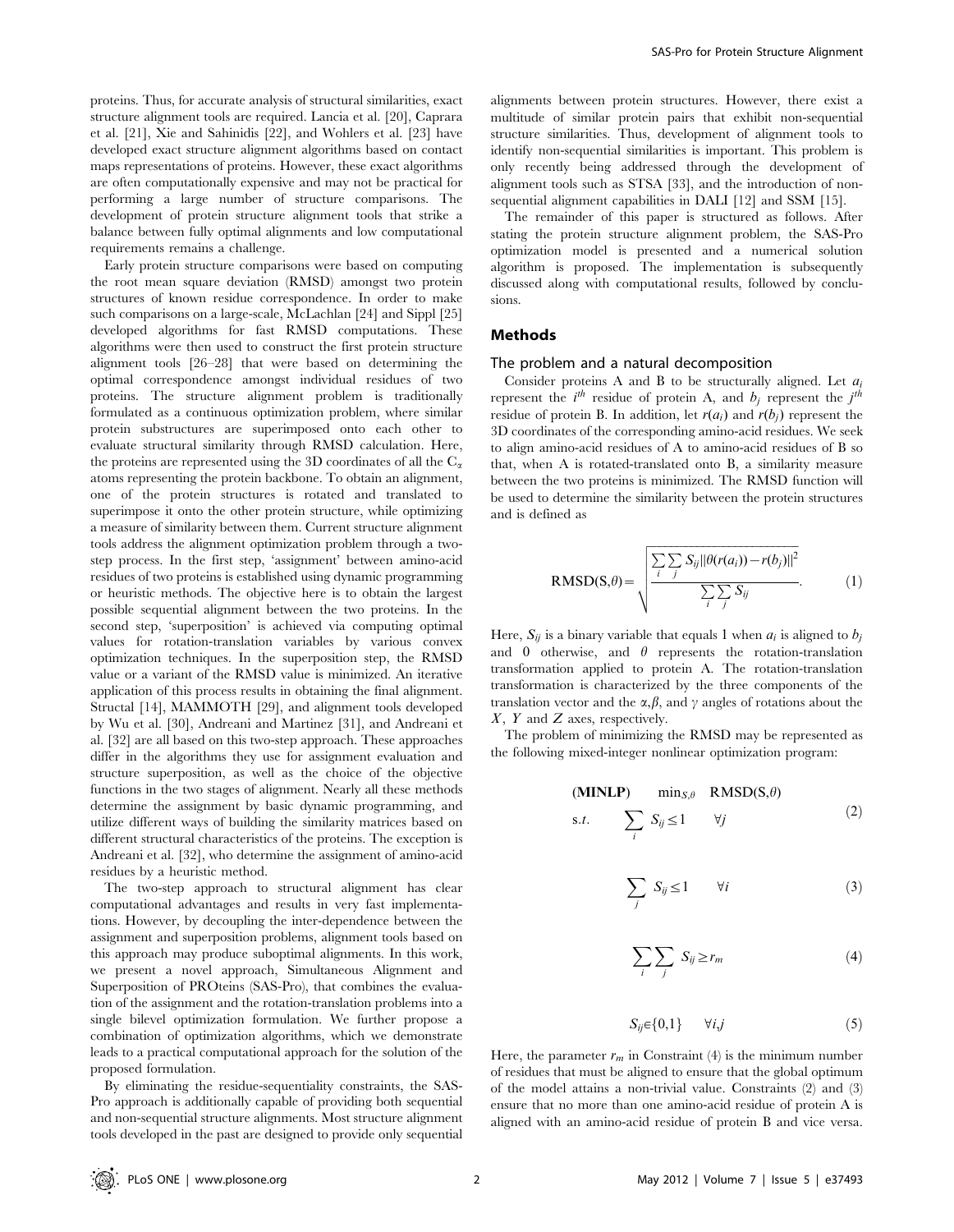Constraint (5) enforces the binary nature of the assignment variables S.

Two-stage approach. A two-stage solution approach employed by existing alignment tools decouples the effects of S and  $\theta$ variables and evaluates the effect of the assignment variables S and rotation-translation variables  $\theta$  separately. The two-stage optimization problem may be viewed as follows:

### Stage 1

$$
\min_{S} f(S, \theta_{0})
$$
\n
$$
s.t. \sum_{i} S_{ij} \leq 1 \quad \forall i
$$
\n
$$
\sum_{j} S_{ij} \leq 1 \quad \forall j
$$
\n
$$
\sum_{i} \sum_{j} S_{ij} \geq r_{m}
$$
\n
$$
S_{ij} \in \{0, 1\} \quad \forall i, j
$$
\n(6)

Stage 2

### $\min_{\theta}$  RMSD( $S_0, \theta$ )

where  $S_0$  and  $\theta_0$  are optimal values of S and  $\theta$ , respectively, obtained in Stage 1 and Stage 2 of an iteration of the two-stage optimization problem. Constraint (6) in Stage 1 is imposed implicitly in the model by solution procedures utilized to solve for  $S_0$ .

In typical approaches, values for the assignment variables  $S$  are determined by heuristic methods and dynamic programming techniques. The function  $f$  is thus selected as the dynamic programming objective function based on different similarity matrices designed for the alignment tool. The similarity matrices currently in use are based on structural features of the proteins, including inter-residue distances [14,31], bond angles [29], and radii of fragment curvature [30]. These heuristic methods and dynamic programming techniques do not guarantee optimality of the alignment obtained with respect to the objective of Stage 2, the RMSD value. Thus, the final alignment obtained from the iterative procedure is not guaranteed to be globally optimal, and is known to be dependent on the initialization of the process [14,31,32]. Hence, the two-stage formulation may provide only a feasible solution of the MINLP and not necessarily a global optimum. Global optimality cannot be guaranteed unless the MINLP is somehow solved directly.

### SAS-Pro model

The SAS-Pro model reformulates the MINLP model into a single bilevel optimization problem. For any given  $\theta$ , the function  $SRMSD(\theta)$  may be defined as

$$
SRMSD(\theta) = \min_{S} RMSD
$$

The master problem of the SAS-Pro model optimizes over the solution of the subproblem  $SRMSD(\theta)$ . The bilevel SAS-Pro model is as follows:

## $(SAS - Pro$  master problem)  $\tau = \min_{\theta} {\min_{S} \text{RMSD}(S, \theta)}$  $=$  min  $SRMSD(\theta)$ (SAS-Pro subproblem)  $SRMSD(\theta) = \min_{S}$  RMSD(S, $\theta$ ) s.t.  $\sum$ i  $S_{ij} \leq 1 \quad \forall j$  $\overline{ }$ j  $S_{ij} \leq 1 \quad \forall i$  $\overline{ }$ i  $\overline{ }$ j  $S_{ij} \geq r_m$  $S_{ij} \in \{0,1\}$   $\forall i,j$

The master problem objective function  $SRMSD(\theta)$  is in the space of the  $\theta$  variables alone. Yet, it is trivial to see that any assignment/ superposition feasible to the MINLP is also feasible to the SAS-Pro master problem. Hence, our reformulation maintains optimality.

Evaluation of the function  $SRMSD(\theta)$  involves solving the subproblem and determining the optimal assignment variables  $S$ , for given values of  $\theta$  and parameter  $r_m$ . Our key observation is that, for a given value of  $\theta$ , the subproblem can be reformulated as the following k-cardinality linear assignment problem (k-LAP):

$$
(\mathbf{k} - \mathbf{LAP}) \qquad \kappa_{\theta} = \min_{S} \quad \sum_{i} \sum_{j} a_{ij} S_{ij} \tag{7}
$$
  
s.t. 
$$
\sum_{i} S_{ij} \le 1 \quad \forall j
$$

$$
\sum_{j} S_{ij} \le 1 \quad \forall i
$$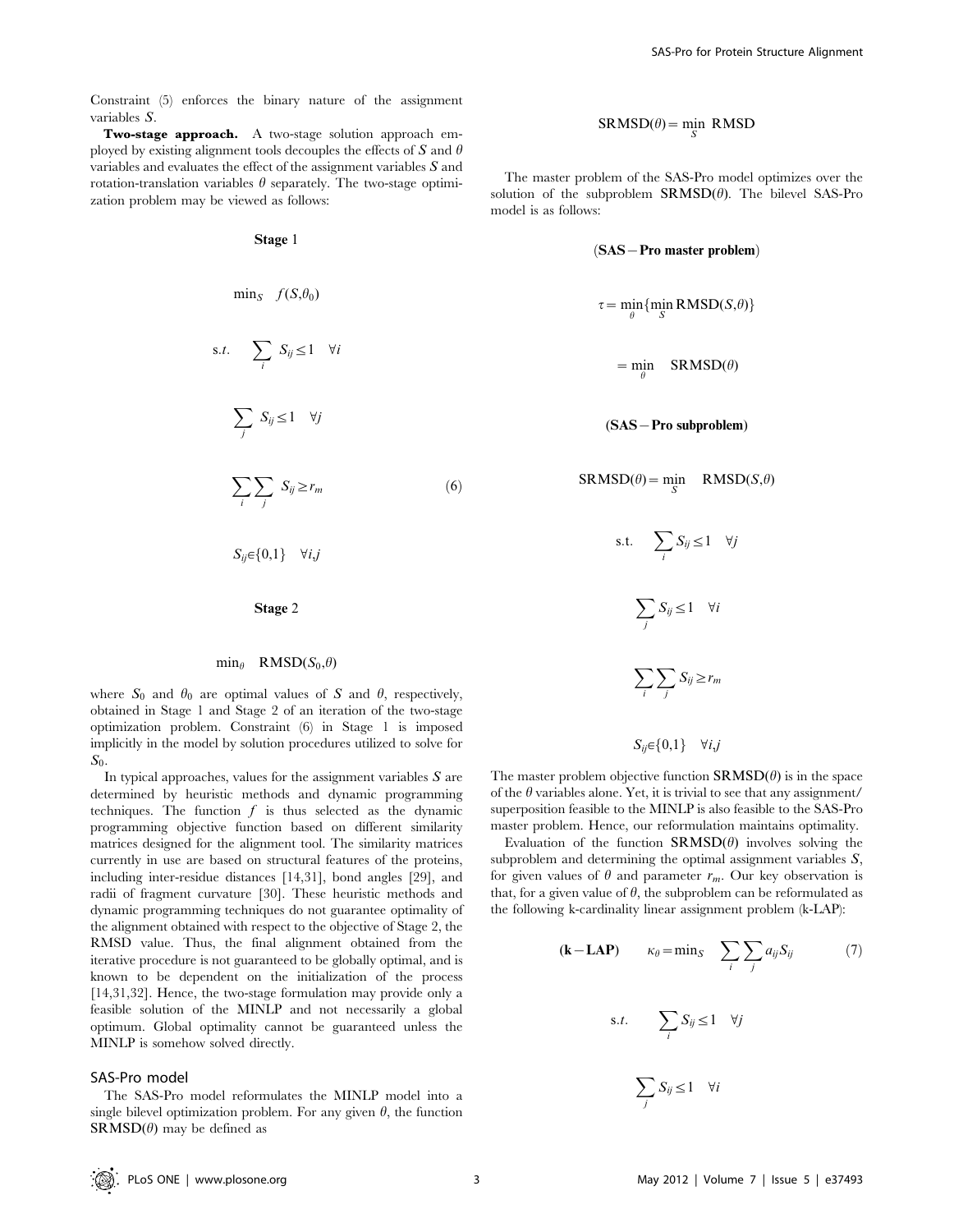$$
\sum_{i} \sum_{j} S_{ij} \ge r_m \tag{8}
$$

$$
S_{ij} \in \{0,1\} \quad \forall i,j
$$

where  $a_{ij} = ||\theta(r(a_i)) - r(b_j)||^2$ ,  $\forall i, j$ . A highly efficient polynomialtime algorithm, SKAP [34], has been developed to solve the k-LAP problem and can be readily utilized in this context. The solution to the k-LAP problem will provide an assignment of exactly  $r_m$  amino-acid residues, as constrained in equation (8). The numerical value of  $SRMSD(\theta)$  can be obtained from the objective value in equation (7) of the k-LAP problem as  $SRMSD(\theta) = \sqrt{\kappa_{\theta}/r_m}$ . The k-LAP model does not include any sequence preserving constraints. Thus, the SAS-Pro model is designed to provide an optimal assignment and structure superposition of protein structures for specified values of the parameter  $r_m$ , with no sequence-preserving constraints. We later show how to recover a sequential alignment, if desired, from the SAS-Pro alignment.

Kolodny and Linial [35] also present a bilevel approach to structure alignment by utilizing the SAS [36] similarity measure as the objective function in the master problem, as opposed to the RMSD value. They obtain values for the assignment variables S through a dynamic programming methodology and determine the rotation-translation variables by enumeration over a grid in the  $\theta$ space. Our approach differs from their approach in three major aspects. First, the objective function used by Kolodny and Linial in the subproblem to determine the assignment variables  $S$  (dynamic programming based objective) differs from their master problem objective (SAS score). We use the same objective in both the subproblem as well as the master problem of the SAS-Pro model, which guarantees that a SAS-Pro optimal solution is optimal also for the original MINLP problem. Second, we utilize efficient search techniques to solve the master problem and obtain nearoptimal rotation-translation variables, as opposed to the expensive enumeration approach used by Kolodny and Linial. Finally, our approach has the added capability of providing both sequential and non-sequential structure alignments for protein pairs.

As mentioned above, an optimal solution of the MINLP is feasible to our reformulation. In order for an optimal solution to be identified, suitable algorithms must be used to solve the master problem to global optimality. Indeed, there exist derivative-free optimization (DFO) algorithms that can achieve this goal based on dense sampling of the domain [37]. However, in the search of the most computationally efficient approach, in the next section we will also evaluate local search techniques for solving the master problem. With the same goal in mind, we will introduce a heuristic approach for determining the optimal parameter  $r_m$  as well as for curtailing the number of degrees of freedom for the alignment problem.

### Algorithm

Derivative-free optimization. The landscape of the RMSD function with varying values of the rotation angles  $\beta$  and  $\gamma$  is presented in the contour plot of Figure 1 for proteins 1B00 and 1DBW. As seen in this figure, the objective function in the SAS-Pro model is highly multi-modal and nonlinear. This multimodality can be addressed by optimization techniques that span the entire search space of the problem in the search for global



Figure 1. Contour plot of the landscape of the RMSD function for 1B00 and 1DBW proteins in the  $\beta-\gamma$  rotation angles plane. doi:10.1371/journal.pone.0037493.g001

optima. Furthermore, an explicit algebraic form for the SRMSD objective function for the master problem is not available, thus making it difficult to utilize derivative-based optimization methods. Thus, we opted to employ DFO techniques in order to solve the SAS-Pro model.

We performed extensive computational analysis with 28 different DFO solvers, based on a variety of techniques that included direct search, pattern search, surrogate management frameworks, domain partitioning methods, local search, global search, deterministic and stochastic algorithms [37]. Our experiments indicated that the derivative-free solver SNOBFIT [38] provides the best performance for a small number of function evaluations. This observation is consistent with the results reported in [37]. Keeping the number of function evaluations low was dictated by our desire to design an algorithm that would take no more than a few CPU minutes on a standard computer workstation for the alignment of protein pairs that are routinely analyzed nowadays.

Our interface to SNOBFIT is based on the 'mydfo' interface developed by Rios [39]. We have limited SNOBFIT to 500 function evaluations for each value of the parameter  $r_m$ . Every RMSD function evaluation for a given value of  $\theta$  involves solving the k-LAP problem using the SKAP code developed by Dell'Amico and Martello [34].

**Choice of parameter**  $r_m$ **.** The solution to the SAS-Pro model is dependent on the parameter  $r_m$ . Different values of  $r_m$  may lead to very different optimal alignments. The best alignment is found when the value of  $r_m$  is close to the number of biologically relevant residue matches. It is therefore important to determine the right value of the parameter  $r_m$ . Furthermore, it is important for an implementation to select a value for this parameter automatically, i.e., without requiring the user to specify it. This is achieved here as follows.

Proteins with high level of similarity have a large length of alignment, usually corresponding to 85% or more of size of the smaller protein. Hence, the number of biologically relevant residues matches is expected to be between to 85% to 100% of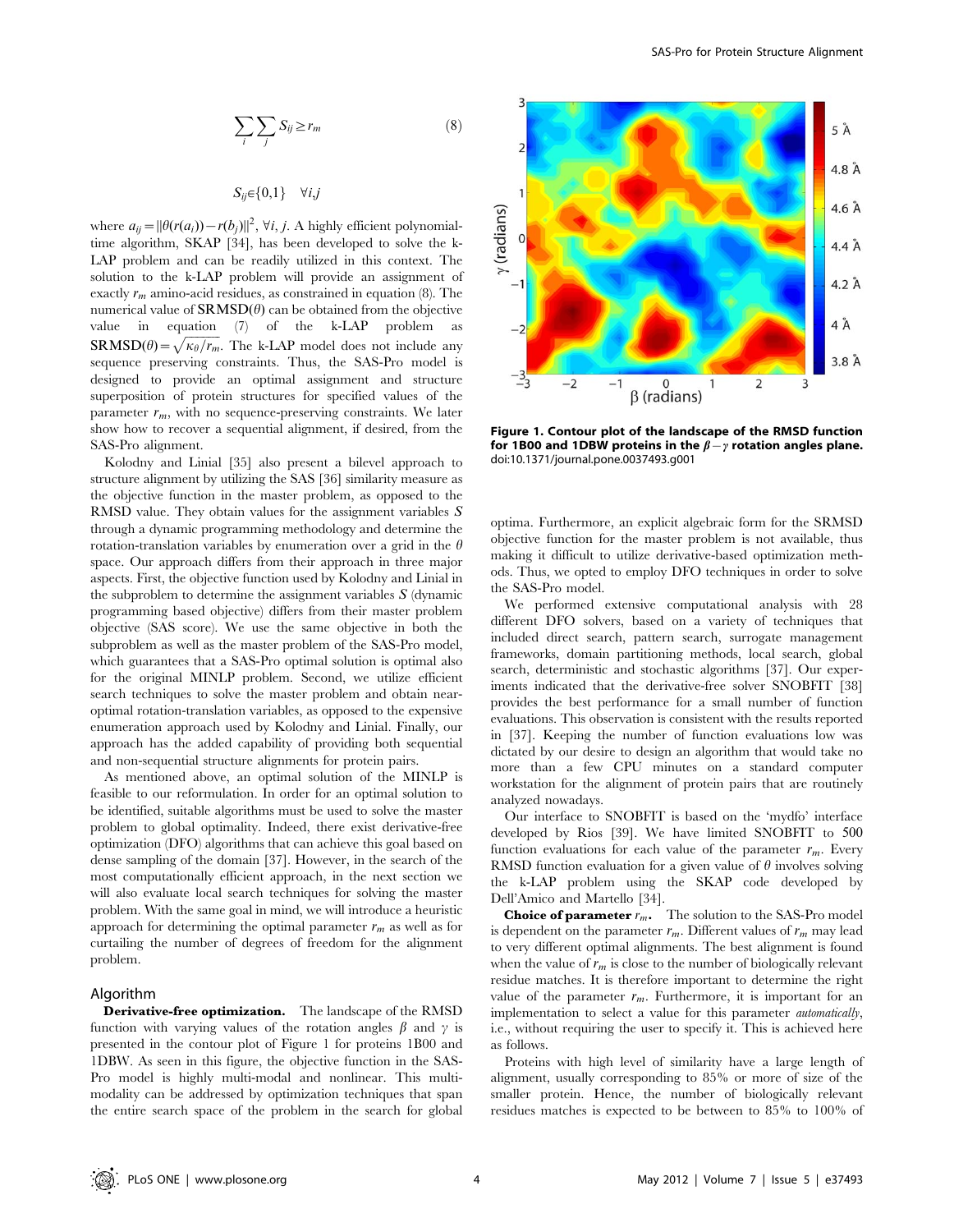the size of the smaller protein. To identify the best value for  $r_m$ , we systematically vary the value of  $r_m$  from 100% to 85% of the size of the smaller protein, until an alignment with a good similarity measure cutoff is obtained. The similarity measure used here is SAS<sub>nseq</sub>, a modified version of the SAS score, that is further discussed later in this paper. In our implementation, for a given structure alignment problem, we evaluate structure alignments for different values of  $r_m$  and select the one for which an  $SAS_{\text{nsea}}$  score of less than  $4 \text{ Å}$  is obtained.

Lower levels of similarities between proteins may arise while attempting to obtain a match of a smaller substructure from one protein with other proteins. In order to use SAS-Pro in such a context, it is advisable to isolate the relevant substructure in question before comparing with larger proteins. This will increase the chances of obtaining a suitable alignment within the limits of choice of the parameter  $r_m$ .

Reducing the number of degrees of freedom. The solution to the SAS-Pro model involves determining the optimal values of both the assignment variables  $S$  as well as the rotationtranslation variables  $\theta$ . The assignment variables  $S$  are obtained as an exact solution to the SAS-Pro subproblem. Thus, the only degrees of freedom available in the SAS-Pro master problem are the three translation vector components  $t_x$ ,  $t_y$ , and  $t_z$  along the X, Y and Z axes, respectively, and the three rotation angles  $\alpha, \beta$ , and  $\gamma$ about the X, Y and Z axes, respectively.

In the course of our computational experimentations, we observed that, for proteins with similar sizes, a good approximation of the translation vectors is very often obtained if the centroids of the two protein structures are required to coincide. Thus, while comparing proteins of similar sizes, the number of degrees of freedom for optimization may be reduced to only the three rotation angles. As demonstrated in [37], for a collection of over 500 test problems, problems with up to three or four variables were almost always solved to global optimality by a variety of DFO algorithms. Thus, while solving the SAS-Pro optimization problem, the small number of degrees of freedom provides a computational advantage in terms of obtaining globally optimal structure alignments.

For structural comparison of proteins with different sizes, the SAS-Pro algorithm offers an option to utilize all six degrees of freedom. In this case, in order to maintain solution quality of the DFO solvers, we found it necessary to increase the number of function evaluations to 1000 for each value of  $r_m$  considered.

Extracting sequential alignments. The solution to the SAS-Pro model is usually a non-sequential structure alignment between the two proteins. However, a sequential alignment is easy to extract from the non-sequential alignment obtained from the SAS-Pro algorithm in a post-processing step. A dynamic programming algorithm was designed to identify the largest sequential alignment amongst the aligned residues provided by SAS-Pro. This algorithm sequentially evaluates the largest length of sequential alignment terminating at residue  $a(i)$  of protein A and stores it in the vector  $LenSeq(i)$ . The algorithm maintains a pointer to the residue before  $a(i)$  in the sequential alignment in the vector  $Prev(i)$ .  $M(a(i))$  denotes the residue  $b(i)$  of protein B which is aligned to  $a(i)$ . The largest value of LenSeq $(i)$  provides the length of the largest sequential alignment terminating at residue i. Backtracking the residues from this value of  $i$  using the vector  $Prev(i)$  provides the corresponding alignment. A pseudo-code of the algorithm is presented below:

INITIALIZE for( $i=1 \rightarrow M$ ) do  $LenSeq(i) \leftarrow 1$  $Prev(i) \leftarrow i$ end for MAIN ALGORITHM for( $i=1 \rightarrow M$ ) do for( $i=1 \rightarrow i-1$ ) do  $if(M(a(i)) < M(a(i))$ andLenSeq(j) $\geq LenSeq(i)$ then  $LenSeq(i) \leftarrow LenSeq(j)+1$  $Prev(i) \leftarrow j$ end if end for **SOLUTION**  $MaxLength \leftarrow max_i LenSeq(i)$  $MaxI \leftarrow arg(max_i LenSeq(i))$  $j \leftarrow MaxI$  **do**  $A$ lignment $\leftarrow (j, M(a(j)))$  $j \leftarrow \text{Prev}(j)$ end for

Similarity measure. For sequential protein alignments, where the sequence of the amino acid residues is preserved in the alignment, many suitable similarity measures, such as the Structure Alignment Score SAS [36] and the Similarity Index SI [40], have been defined. These measures are based on weighted ratios of the RMSD value and the length of alignment produced by the algorithm:

SI=RMSD 
$$
\frac{\min(L_A, L_B)}{N_{\text{align}}}
$$
 (9)

$$
SAS = RMSD \frac{100}{N_{\text{align}}}
$$
 (10)

Here,  $L_A$  and  $L_B$  represent the lengths of the proteins A and B, and  $N_{\text{align}}$  represents the number of sequentially aligned residues between the two proteins. For non-sequential structure alignments, the length of alignment is not properly defined and hence cannot be used to calculate the SAS and SI measures. We introduce a new measure of length of alignment, the total fragment length  $(N_{\text{frag}})$ , to extend the definition of the SAS similarity measure to nonsequential structure alignments. Following earlier works [41–43],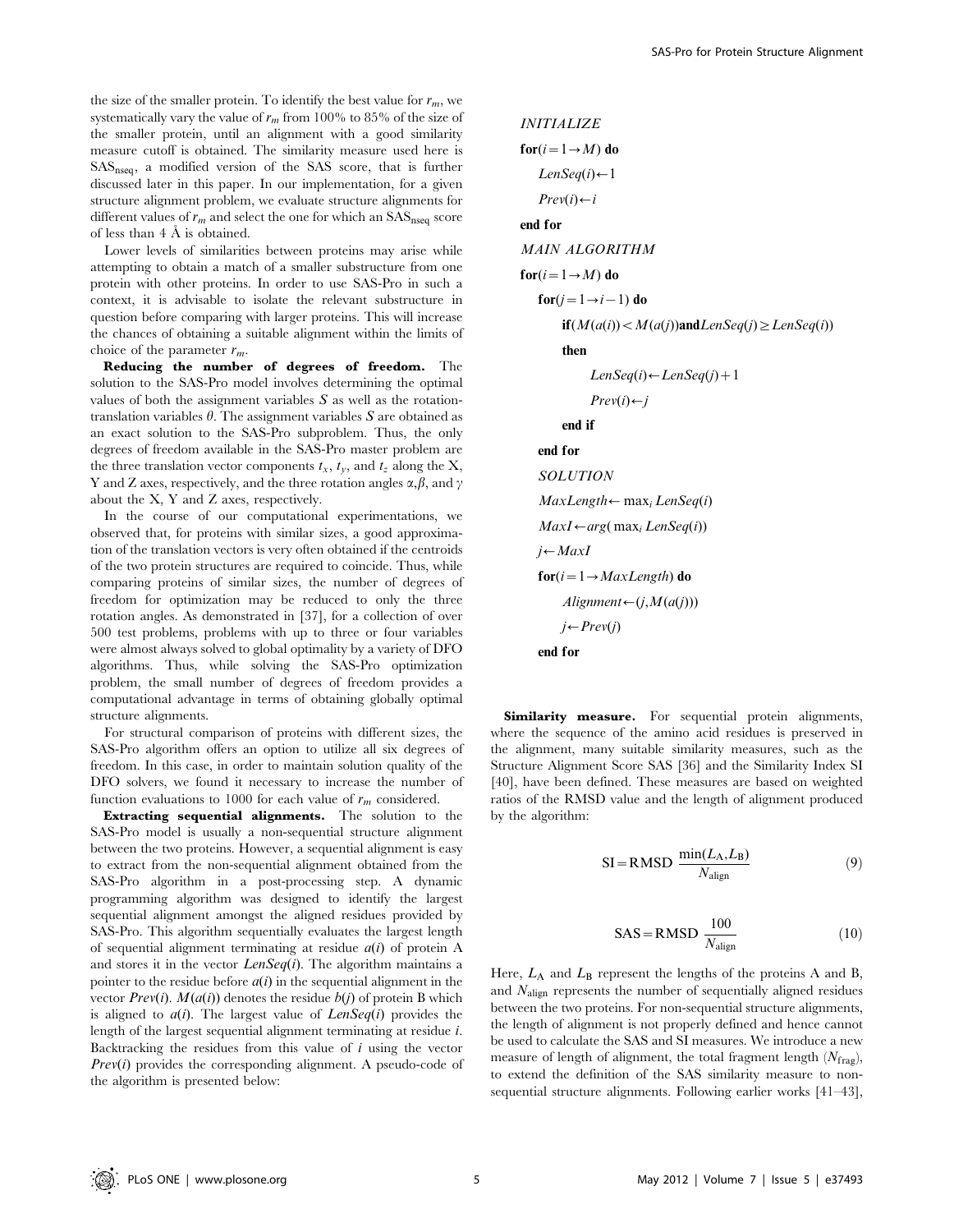the total fragment length is defined as the sum of lengths of aligned continuous fragments of five or more residues. Sequentiality of the amino-acid residues in the fragment is not required, thus providing for a measure of the length of alignment that is applicable to both sequential and non-sequential structure alignment.

The similarity between proteins is then determined using the proposed SASnseq measure, which is defined as

$$
SAS_{\text{nseq}} = \text{RMSD} \frac{100}{N_{\text{frag}}} \tag{11}
$$

This measure reduces to the SAS measure for the case of sequential structure alignments.

The best non-sequential structure alignment obtained from the SAS-Pro algorithm may include multiple local small-length matches as opposed to a single large global alignment. This disorder of the alignment can be measured by the value of the fragment length. A disordered alignment is expected to have a small fragment length, while a biologically relevant ordered alignment is expected to have a large fragment length, thus providing lower  $SAS_{nseq}$  values for biologically relevant alignments. Hence, the best alignment for a given pair of proteins is expected to be one with the lowest  $SAS_{nseq}$  score.

### Results

We performed computational experiments based on three data sets:

- $\bullet$  the Sokol data set [44], which is a set of 9 small size proteins with proteins from three different fold families,
- $\bullet$  the Skolnick data set [20], which is a set of 40 large globular proteins from four different fold families from the SCOP data base, and
- $\bullet$  the RIPC data set [45], which is a set of 23 complex structure alignment problems.

An all-to-all pairwise alignment for all the proteins in the Sokol and Skolnick data sets was obtained, resulting in 850 pairwise alignment problems with 222 similar protein pairs and 628 dissimilar protein pairs. The Sokol data set includes 20 similar protein pairs that align sequentially. The Skolnick data set consists of proteins from four fold families: a) Flavodoxin-like fold CheYrelated, b) Plastocyanin, c) TIM beta/alpha-barrel, and d) Ferratin. Protein pairs within the same fold family are termed as similar pairs and exhibit sequential similarity. The RIPC data set consists of 23 protein alignment problems for which a biologically relevant reference alignment is available. These 23 alignment problems are complex and exhibit non-sequential structure similarities. The complexity of these alignments arises from repetitions, insertions/deletions, permutations, and conformational changes between the protein pairs that are not easily handled by alignment algorithms. All data sets are provided at http:// eudoxus.cheme.cmu.edu/saspro/SAS-Pro.html.

In all tests, the typical computing time requirements for SAS-Pro were around 1 CPU minute per protein pair on an Intel Quad Core 2.83 GHz processor with 6 GB RAM, while providing sequential and non-sequential alignments with exceptional classification ability.

### Sequential structure alignments

The Sokol and Skolnick data sets were analyzed to evaluate the performance of SAS-Pro in obtaining sequential alignment problems. To obtain sequential alignments from the nonsequential alignments provided by SAS-Pro, the procedure described in the subsection entitled ''Extracting sequential alignments'' was used. Alignments were compared using the RMSD values as well as the geometric similarity measures SI and SAS.

A comparison of the RMSD, SI, and SAS values obtained by SAS-Pro for similar and dissimilar proteins is presented in Table 1. For protein pairs within the same fold family, alignments with low RMSD, SI, and SAS values were obtained. For pairs from different fold families, the values of RMSD, SI, and SAS were comparatively higher than the corresponding values for similar proteins. In addition, the alignments obtained from the SAS-Pro alignment tool were near-sequential for similar protein pairs and were 96% in agreement with known optimal alignments between the proteins that were obtained from the exact structure alignment tool CMOS [22]. These optimal alignments contain both large fragments of aligned residues as well as a few isolated aligned residues. SAS-Pro matches the large fragments of aligned residues with these optimal alignments exactly. However, the alignments may differ in isolated residue matches, that are not of biological consequence, resulting in an average of 96% agreement between the alignments between SAS-Pro and CMOS.

The alignments obtained from SAS-Pro were also compared with those obtained from the CE [13], SSM [15], and STSA [33] alignment tools. Raw comparison results for SAS-Pro and other methods are provided in File S1.zip of the Supporting Information. The results are summarized in Table 2. The SAS-Pro approach provided alignments with better or equal RMSD for over 59 to 69% of the similar structures. For some problems, SAS-Pro was able to provide RMSD, SI, and SAS scores which were smaller by more than  $4 \text{ Å}$  than those obtained from CE. Moreover, the RMSD values of more than three quarters of the remaining problems were observed to exceed those in CE and SSM by only a single standard deviation  $(0.5 \text{ Å})$ , while preserving a 96% similarity with the corresponding sequential structure alignments. Consequently, the corresponding SI and SAS scores for these problems were also within a single standard deviation of those from CE and SSM. t-test results for SAS-Pro, CE, SSM, and STSA show that these algorithms distinguish between similar and dissimilar protein pairs with the same high significance (t-test value  $>$  5). However, SAS-Pro has lower mean and standard deviation values for the similarity measures, resulting in better quality solutions with an average t-test significance value of 0.5.

The Sokol and Skolnick data sets together include 222 similar protein pairs and 628 dissimilar protein pairs. A classification of these 850 problems into similar and dissimilar pairs was sought based on the SAS scores of the alignments obtained. The CE, SSM, and SAS-Pro alignment tools provided exact classification of these protein pairs. The STSA algorithm, however, produced very short alignments for 5 of the similar pairs, leading to an imperfect classification.

Figure 2 shows the distributions of the SAS values obtained for similar and dissimilar protein pairs for the Skolnick data set by SAS-Pro. The distributions for the similar and dissimilar proteins were observed to be completely disjoint, with lower SAS scores for similar proteins and higher SAS scores for dissimilar proteins. A SAS score cutoff of 4 Å produced a perfect classification of the alignment problems into similar and dissimilar protein pairs. Based on this observation, a termination criterion for the SAS-Pro code was implemented. For computations reported in the sequel, SAS-Pro was designed to terminate if (a) an alignment with a SAS score of 4 Å or less is obtained, or (b) all values of  $r_m$  between 85% and 100% of the size of the smaller protein are explored. In either case, the best alignment and the corresponding RMSD, SAS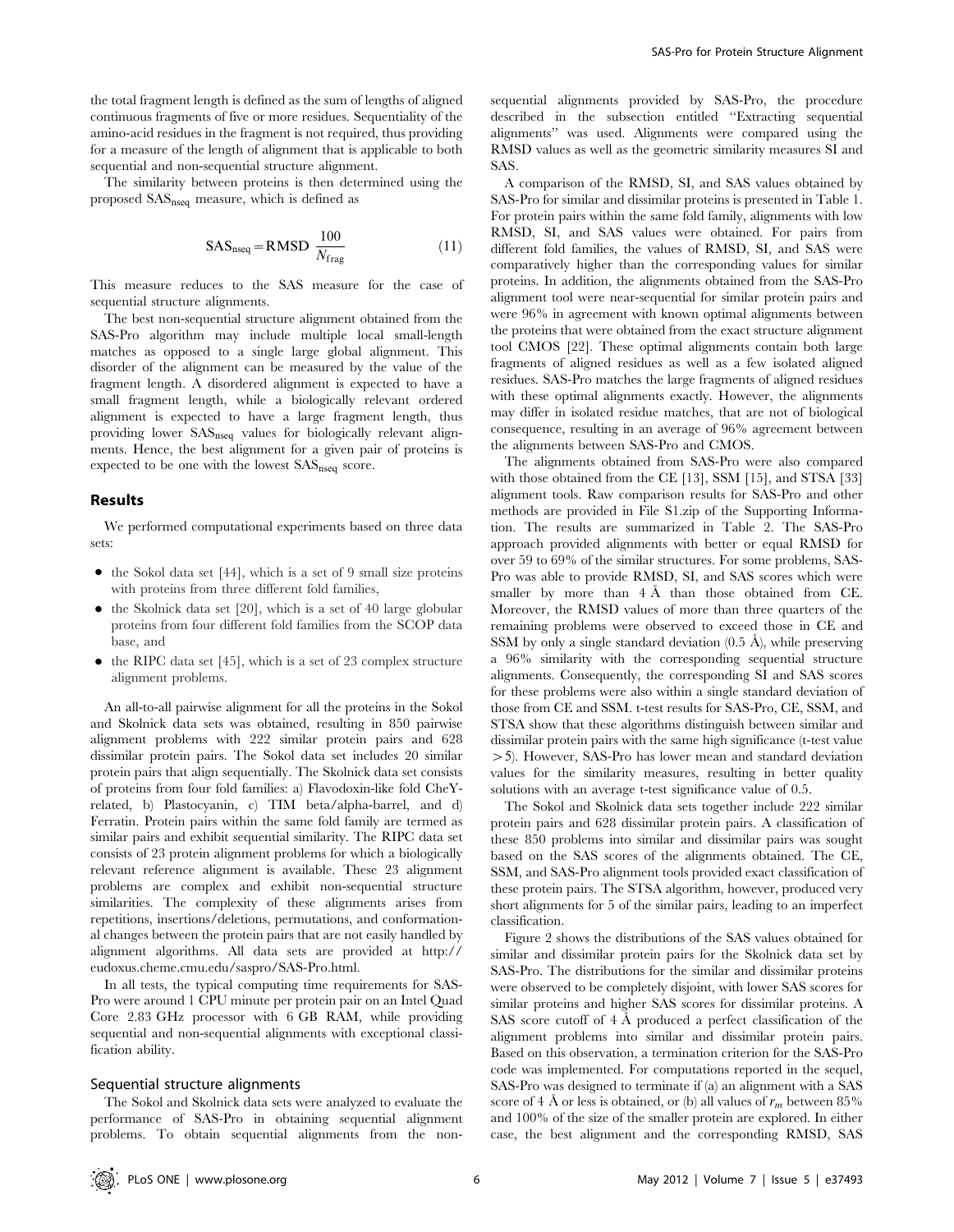Table 1. Average (standard deviation) RMSD value, SI score, SAS score, and match with reference alignments for the Sokol and Skolnick data sets for similar and dissimilar protein pairs.

|                                    | Sokol set      |                   | <b>Skolnick set</b> |                   |
|------------------------------------|----------------|-------------------|---------------------|-------------------|
|                                    | <b>Similar</b> | <b>Dissimilar</b> | <b>Similar</b>      | <b>Dissimilar</b> |
| RMSD                               | 0.60(0.4)      | 2.9(1.45)         | 1.72(0.78)          | 3.94(0.6)         |
| I <sub>SI</sub>                    | 1.17(0.4)      | 7.04(1.45)        | 3.15(1.23)          | 9.77(3.9)         |
| <b>SAS</b>                         | 1.61(0.7)      | 7.37 (1.78)       | 2.19(0.89)          | 8.51(2.9)         |
| % agreement with optimal alignment | 96             | N.A.              | 96                  | N.A.              |

doi:10.1371/journal.pone.0037493.t001

score, and fragment length of the alignment are returned by the software.

### Non-sequential structure alignments

We performed a computational study to determine the quality of SAS-Pro's non-sequential structure alignments utilizing the RIPC data set and the non-sequential alignment problems presented by Salem and Zaki [33]. Salem and Zaki [33] provided two examples of non-sequential structure alignments for which their alignment tool, STSA, performs better than other structure alignment tools. We performed an alignment of the corresponding two protein pairs, 2LH3:A with 2HPD:A, and 1FSF:A with 1IG0:A, and obtained better alignments with SAS-Pro than STSA for both cases. For the 2LH3:A and 2HPD:A proteins, SAS-Pro provided an alignment with length  $126$  and RMSD  $3.17$  Å, as compared to STSA's alignment of length 117 and RMSD 3.27 Å. For the 1FSF:A and 1IG0:A proteins, SAS-Pro obtained an alignment with length  $117$  and RMSD 2.68 Å, as compared to STSA's alignment of length 104 and RMSD 5.4 Å. We present a quantitative comparison of the SAS-Pro alignment between the

2LH3:A and 2HPD:A proteins and other solvers in Table 3. As the results in this table demonstrate, SAS-Pro provides an RMSD in the same ball-park range as most other tools but with larger alignment length, thus providing a superior structure alignment as the SASnseq values indicate.

We next present results from a computational study with the 23 protein pairs in the RIPC data set. The 3D coordinates of the Calpha atoms for the SAS-Pro alignments for the 23 pairs are provided in File S2.zip of the Supporting Information. For this test set, SAS-Pro provided alignments which are 30% to 100% in agreement with the reference alignments. The mean agreement of SAS-Pro is 62% and the median is 70%. SAS-Pro provides alignments with greater mean and median agreements than CE, DALI, FATCAT, MATRAS, CA, SHEBA, SARF, and LGA. The corresponding box and whisker plot of percentage agreement with reference alignments is shown in Figure 3. STSA provides alignments with better mean and median agreements with

|             | % Problems where                                                 |                          |                   |             |               |      |  |  |
|-------------|------------------------------------------------------------------|--------------------------|-------------------|-------------|---------------|------|--|--|
|             | <b>SAS-Pro is better</b>                                         | <b>SAS-Pro is at par</b> |                   |             |               |      |  |  |
| Solver      | <b>RMSD</b>                                                      | SI                       | SAS               | <b>RMSD</b> | SI            | SAS  |  |  |
| <b>CE</b>   | 57                                                               | 51                       | 51                | 12          | 12            | 12   |  |  |
| <b>SSM</b>  | 47                                                               | 36                       | 36                | 12          | 12            | 12   |  |  |
| <b>STSA</b> | 44                                                               | 40                       | 40                | 21          | 21            | 21   |  |  |
|             | Average (standard deviation) improvement obtained by SAS-Pro (A) |                          |                   |             |               |      |  |  |
| Solver      | <b>RMSD</b>                                                      | <b>SI</b>                | SAS               | <b>RMSD</b> | <sup>SI</sup> | SAS  |  |  |
| CE          | 0.45(0.46)                                                       | 0.3(0.41)                | $0.3$ (0.42) N.A. |             | N.A.          | N.A. |  |  |
| <b>SSM</b>  | 0.26(0.2)                                                        | 0.2(0.12)                | $0.16$ (0.1) N.A. |             | N.A.          | N.A. |  |  |
| <b>STSA</b> | 0.4(0.15)                                                        | 0.4(0.15)                | 0.21(0.1) N.A.    |             | N.A.          | N.A. |  |  |

Table 2. Comparison of SAS-Pro with CE, SSM, and STSA for the similar protein pairs of the Sokol and Skolnick data sets

The table presents the percentage of problems where SAS-Pro performed better than, or at par with CE, SSM, and STSA. In addition, the table presents the average improvement in the RMSD, SI, SAS scores for these problems when SAS-Pro is used instead of other solvers.

doi:10.1371/journal.pone.0037493.t002



Figure 2. Distribution of SAS values obtained by SAS-Pro for similar and dissimilar proteins in the Skolnick data set. The means (standard deviations) for the similar and dissimilar protein pairs are 2.19 (0.89) and 8.51 (2.9) Å, respectively. doi:10.1371/journal.pone.0037493.g002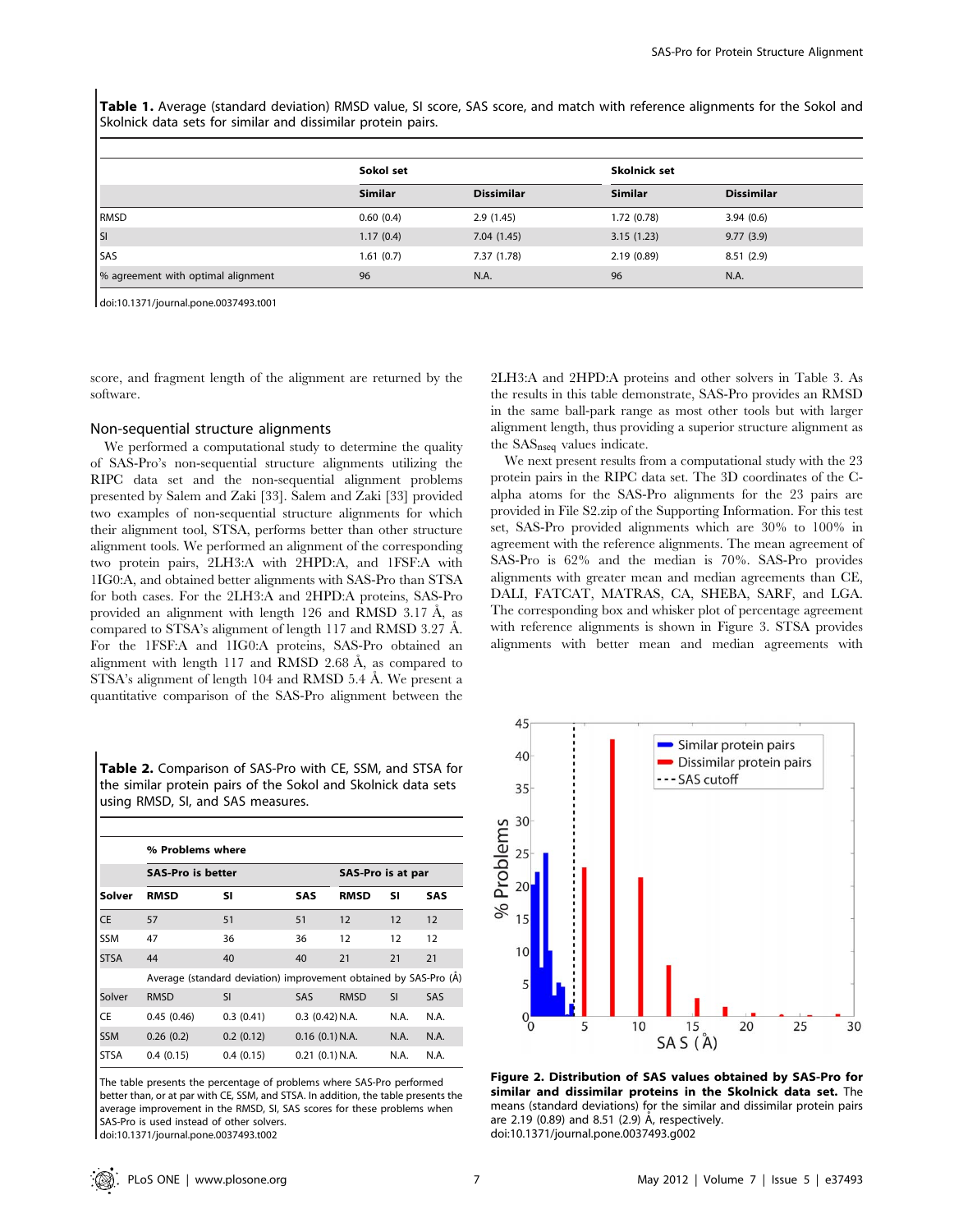Table 3. Comparison of performance of alignment tools for aligning 2LH3:A and 2HPD:A proteins.

| <b>Alignment tool</b> | RMSD (Å) | $N_{\text{align}}$ | $SAS_{nseq}$ |
|-----------------------|----------|--------------------|--------------|
| SAS-Pro               | 3.17     | 126                | 2.5          |
| SARF2                 | 3.05     | 108                | 2.8          |
| <b>STSA</b>           | 3.37     | 117                | 2.9          |
| <b>STRUCTAL</b>       | 2.27     | 56                 | 4            |
| <b>CE</b>             | 4.05     | 91                 | 4.4          |
| DALI                  | 4.8      | 87                 | 5.5          |

(All results, except SAS-Pro, taken from [33].) doi:10.1371/journal.pone.0037493.t003

reference alignments than SAS-Pro. However, SAS-Pro provides excellent quality alignments with 100% agreement with the reference alignments for eight problems, while STSA provides alignments in 100% agreement with reference alignments for only four problems. Amongst the remaining alignment methods, only DALI, FATCAT, and MATRAS provide some (fewer than four) alignments that are in 100% agreement with the reference alignments. Even though STSA provides non-sequential alignments, it is bound by the sequentiality and choice of the fiveresidue fragments it utilizes. SAS-Pro is more flexible in allowing non-sequentiality, thus resulting in better alignments than STSA and other solvers for several problems. As suggested by Mayr et al. [45], while the provided reference alignments are biologically relevant, multiple alternative alignments that result in equivalent structurally optimal solutions may exist, especially for proteins with conformational variability and multiple insertions/deletions. In these cases, results obtained from different alignment tools may differ considerably, where one of the alignments matches with the

provided reference alignment while others provide alternative optimal alignments.

The eight alignments for which SAS-Pro is in complete agreement with reference structures are shown in Figure 4. These eight protein pairs represent alignment problems spanning all four types of alignment challenges encountered in the RIPC data set, namely, repetitions, insertions/deletions, permutations, and conformational changes. The protein pairs 1gbg-1ovw (Figure 4(a)) and 1jj7-1vga (Figure 4(b)) present alignments with large requirements of insertions/deletions, not handled by all alignment tools. Specifically, 1gbg-1ovw are glucan hydrolase proteins with  $\beta$ -sandwich structure, while proteins 1jj7-1vga are P-loop containing NTP hydrolases that vary in the number of  $\beta$ -strands in the central region. Thus, these protein alignment problems require a large number of insertions/deletions for a good alignment. Mayr et al. [45] indicate that different alignment tools provide very different alignments for these proteins, usually matching only the N-terminal ADP binding site of 1jj7-1vga proteins correctly. SAS-Pro places no limit on the number of insertions/deletions, resulting in a very good alignment for these proteins. Protein pairs 1nkl-1qdm (Figure 4(c)), 1qas-1rsy (Figure 4(d)), 1nls-2bqp (Figure 4(e)), and 1qq5-3chy (Figure 4(f)) are examples of proteins with permutations. The 1nkl-1qdm, 1qas-1rsy, and 1qq5-3chy proteins consist of multiple a-helices, which do not align sequentially. Most structure alignment tools mentioned above align the  $\alpha$ -helices sequentially, resulting in incorrect structure alignments for these proteins. SAS-Pro correctly aligns the right  $\alpha$ -helices with each other, producing biologically relevant alignments. The 1nls-2bqp proteins have a  $\beta$ sandwich structure, where 1nls is posttranslationally cleaved, resulting in different N- and C-terminals. As a result, in the 1nls-2bqp protein pair, the N-terminus of one protein aligns with the C-terminus of the other protein and vice versa. Most alignment codes match only the N-terminus half of 1nls with the C-terminus half of 1bqp. Additionally, most alignment methods align only five



Figure 3. Box and whisker plot for the performance of different alignment tools for the RIPC data set. The red line represents the mean and the dot represents the median of the box. (All results, except for SAS-Pro and CE, were taken from [33]). doi:10.1371/journal.pone.0037493.g003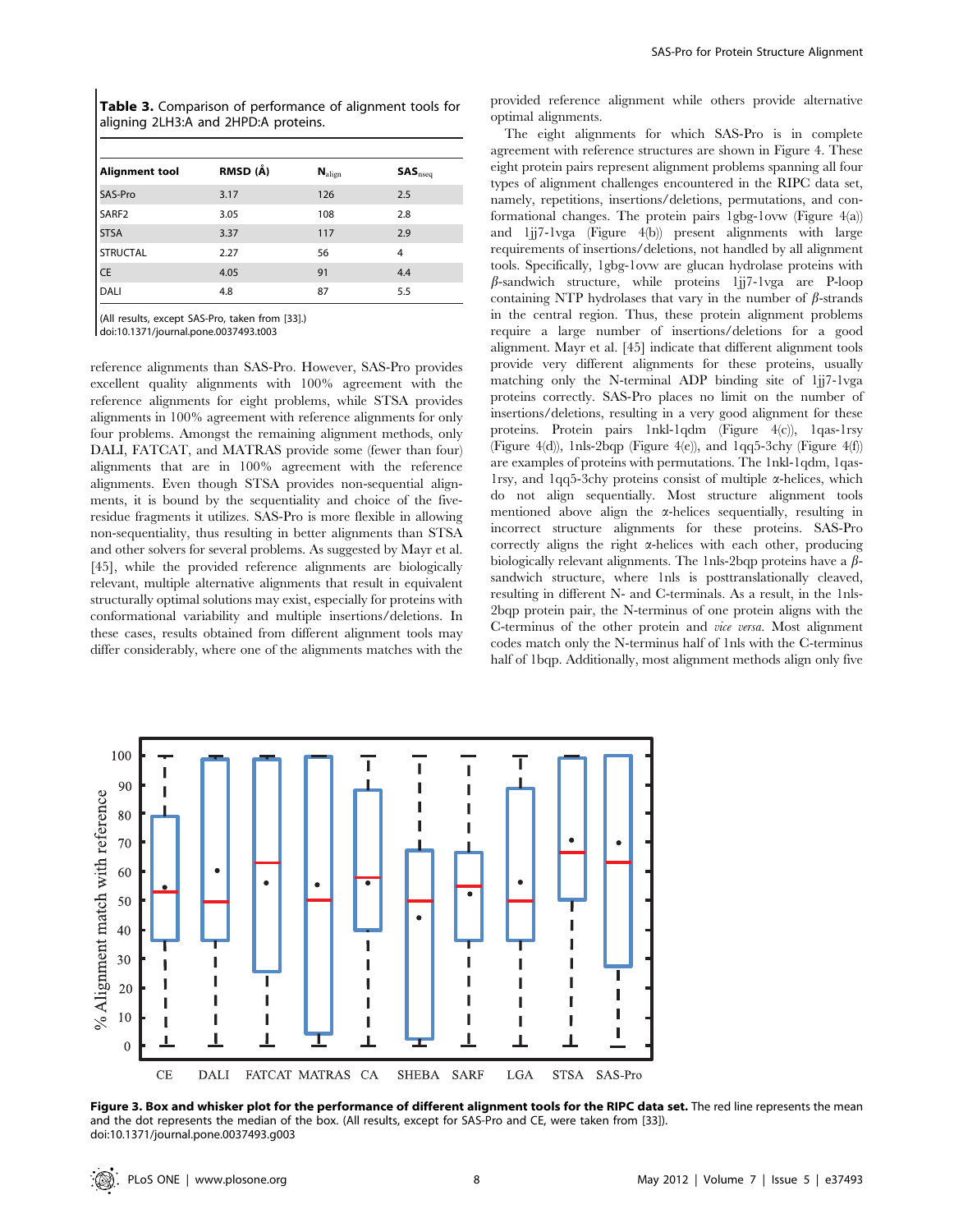



 $(c)$  1nkl-1qdm



 $(e)$  1nls $-2$ bqp



Figure 4. Alignments obtained by SAS-Pro for the RIPC data set. These alignments are in 100% agreement with the reference alignments [45]. doi:10.1371/journal.pone.0037493.g004

out of the six reference alignment points, while SAS-Pro aligns the entire protein accurately. Finally, protein pairs 1gsa-2hgs (Figure 4(g)) and 1l5b-1l5e (Figure 4(h)) present conformational changes which cause slight bends in the structures. The 1gsa-2hgs proteins both contain the three-layered  $\alpha$ - $\beta$ - $\alpha$  sandwich structure, similar to the Rossmann fold, while 1l5b-1l5e are both HIVinactivating proteins with  $\beta$ -roll structures. SAS-Pro was able to provide the correct structural alignment with 100% match with the reference.

There are three problems in the RIPC data set for which the agreement of the SAS-Pro alignment with the reference in less than 50%. These three problems are from the permutation class of alignments for which, as Mayr et al. [45] suggest, biologically relevant alternative alignments may exist. Hence, it is likely that SAS-Pro's performance may be even better than what the results of this section suggest.

Mayr et al. [45] and Salem and Zaki [33] have discussed eight protein pairs from the RIPC data set that are difficult to align. Amongst these, Salem and Zaki [33] reported the 1nkl-1qdm protein pair and the 1qq5-3chy protein pair, for which most alignment tools provided a 0% match with the reference alignment. For both of these pairs, SAS-Pro and STSA provided a 100% match with the reference alignment. Amongst the remaining six protein pairs, SAS-Pro provided high quality alignments with 100% agreement with the reference for three pairs and over 50% agreement with the reference for the remaining three pairs.

### **Discussion**

 $1ii7-1vga$ 

(d)  $1$ qas $-1$ rsy

 $(f)$  1qq5-3chy

(b)

In this paper, we presented a novel formulation of the protein structure alignment problem as a single bilevel optimization problem that addresses the assignment of amino acid residues and the structural superposition of proteins simultaneously. We employed derivative-free optimization techniques to deal with the multi-modality and non-differentiability of the RMSD function in the proposed formulation. The proposed structure alignment methodology is capable of providing both sequential and nonsequential alignments.

Our computational experiments demonstrate that the SAS-Pro model captures similarities within proteins accurately and provides alignments with lower RMSD values and larger lengths of alignments as compared to CE, SSM, and STSA for a majority of problems in the Sokol and Skolnick data sets. Moreover, SAS-Pro exhibits very good performance for the RIPC data set, for which it provided alignments with 100% agreement with the reference for a large number of protein pairs.

While the present methodology addresses both sequential and non-sequential alignments, future work should investigate the introduction of additional degrees of freedom (bond rotation) for the development of a more comprehensive structure alignment tool.

### Supporting Information

File S1. Results with the Skolnick-Sokol dataset.  $(ZIP)$ 

File S2. Results with the RIPC dataset.  $(ZIP)$ 

### Author Contributions

Conceived and designed the experiments: SBS NVS. Performed the experiments: SBS. Analyzed the data: SBS NVS. Contributed reagents/ materials/analysis tools: SBS NVS. Wrote the paper: SBS NVS. Designed the software used in analysis: SBS NVS.